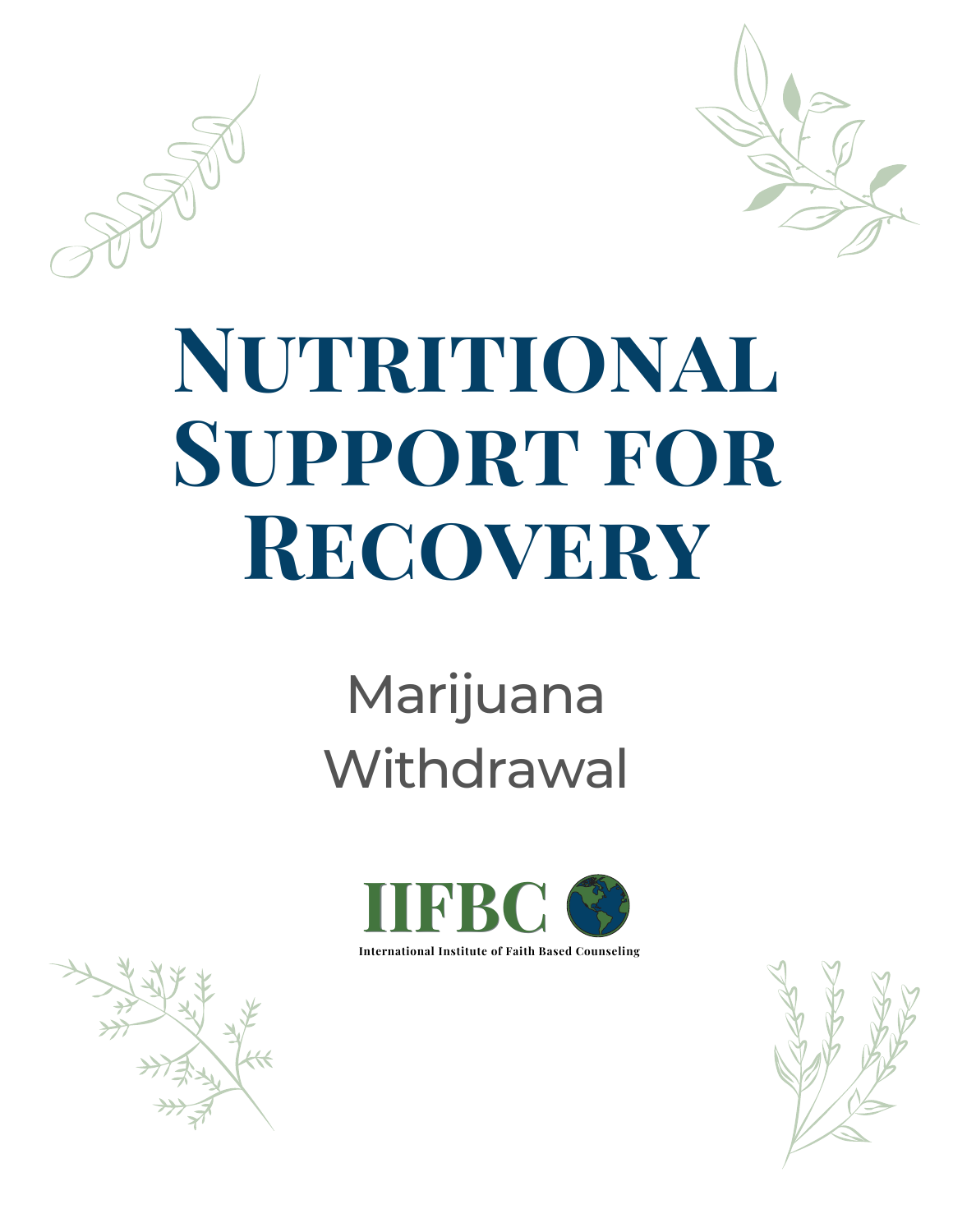# **Nutritional Support for Recovery**

#### Marijuana **Withdrawal**

This material is intended to provide the reader with informational purposes only. Copyright © 2022, International Institute of Faith Based Counseling. All rights reserved. No part of this publication may be reproduced, stored, in a retrieval system or transmitted in any form by any means, electronic, mechanical, photocopying, recording, or otherwise, without prior written permission of Life Training Institute (International Institute of Faith Based Counseling), and its authors.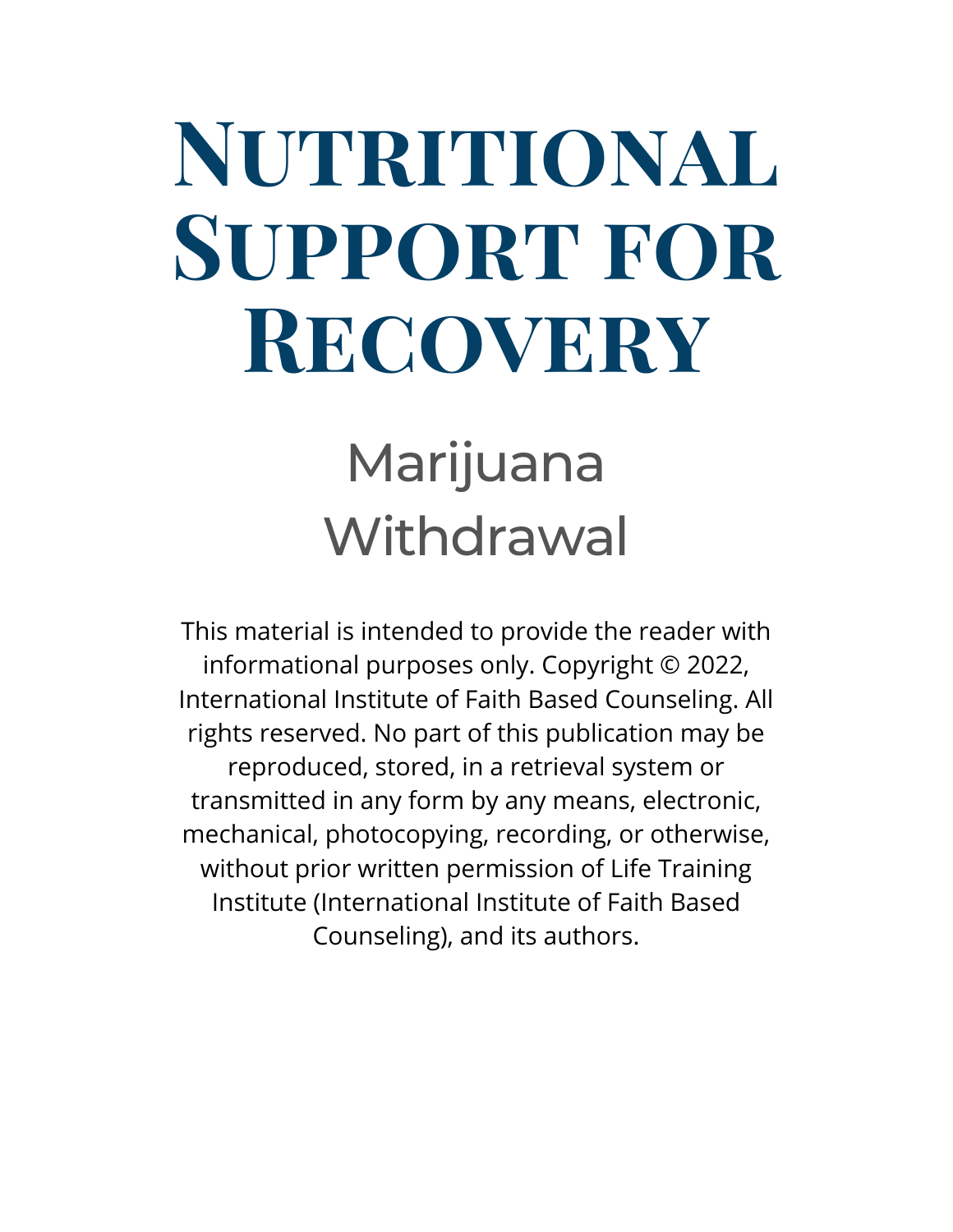Theanine (works the best) with St. John's Wort will relieve marijuana withdrawals. Also drink plenty of water.

On withdrawal one thing is certain with marijuana cravings. Depending on the length of use, cravings will be intense on discontinuation or dosage reduction.

#### Known marijuana withdrawal symptoms

Abnormal dreams Irritability Restlessness Stomach pain Anxiety (most common) Insomnia Aggression/anger Physical tension Prolonged disorder of eating due to loss of appetite Inability to sleep; chronic sleeplessness Severe cravings Headaches Disgust so strong it makes you feel sick or want to vomit (nausea) Individually reported marijuana withdrawal experiences Coughing up yellow/black stuff Flu-like symptoms Throbbing headache on very same location that used feel good when smoking Severe stress Inability to think "straight" Feeling tired all the time Dreaming more than before Couple of days where brain feels "drunk" Feeling distracted and unable to focus